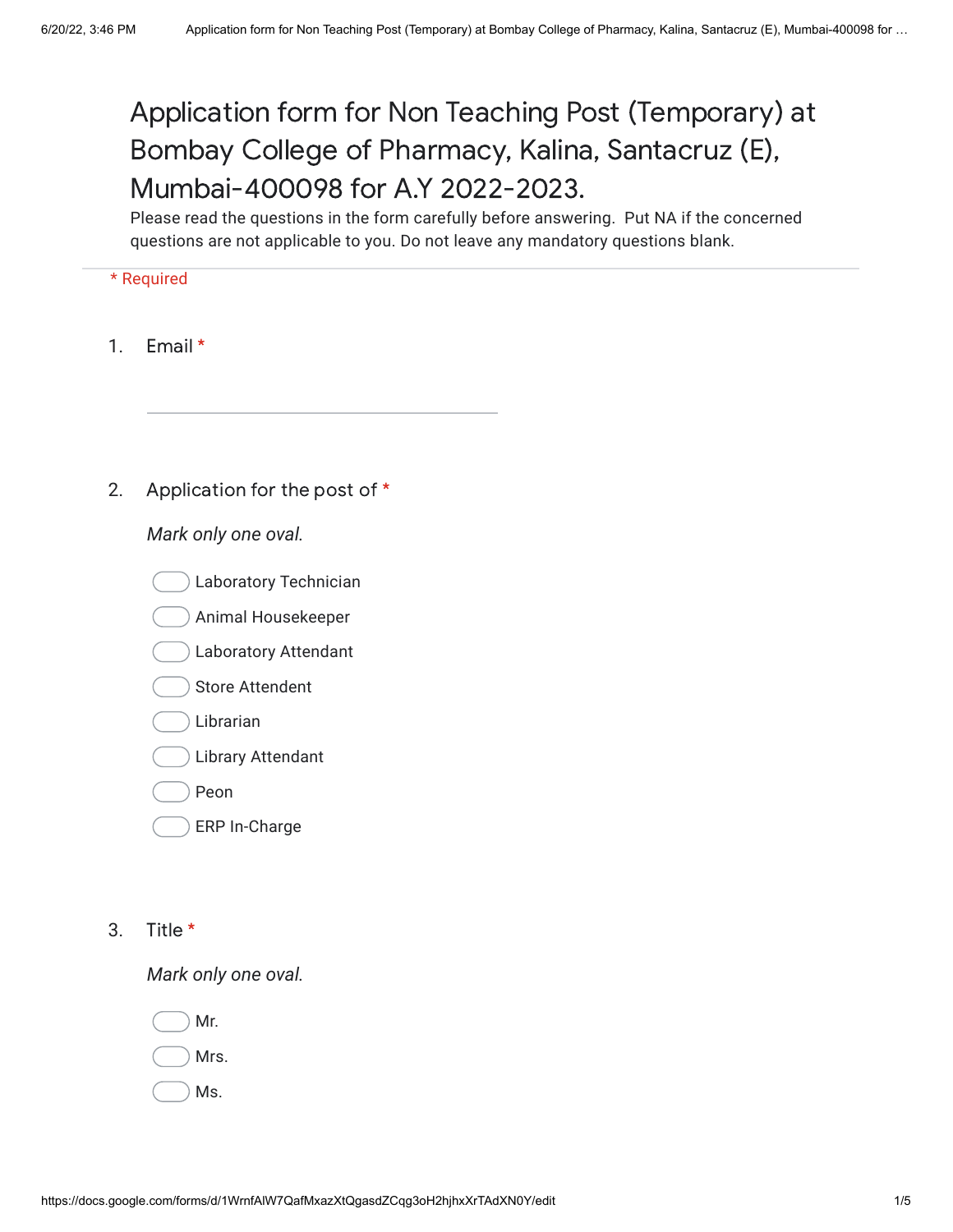4. Full name (Name-Middle name-Surname) \*

5. Gender \*

*Mark only one oval.*

- Female
- Male
- **Transgender**
- 6. Date of Birth \*

*Example: January 7, 2019*

- 7. Age in years and months (as on 30th June 2022) \*
- 8. Email address \*
- 9. Contact Number (preferably WhatsApp) \*
- 10. Current place of residence (City, State) \*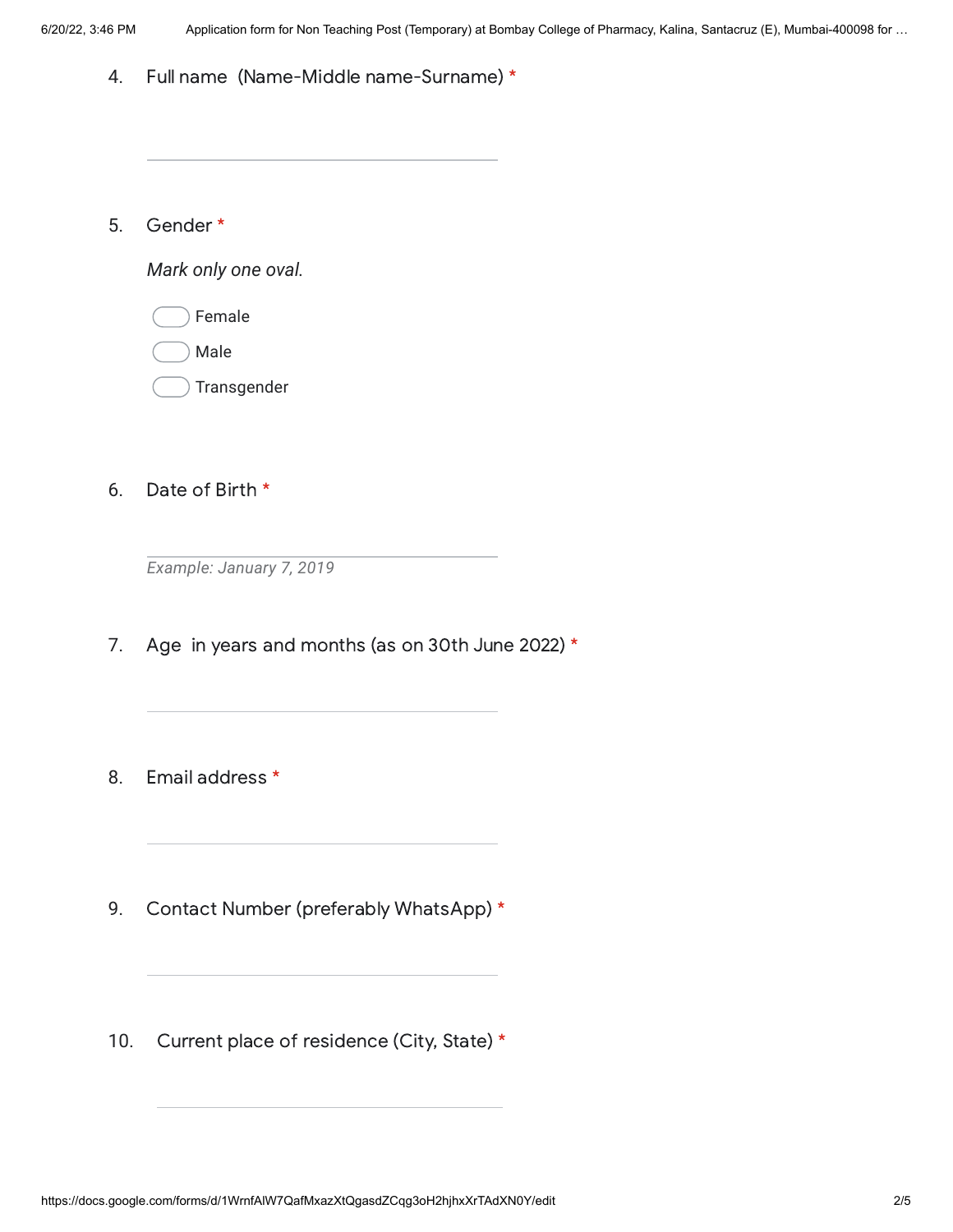| 11. | Address for correspondence *                                                                                               |
|-----|----------------------------------------------------------------------------------------------------------------------------|
| 12. | Permanent address                                                                                                          |
|     |                                                                                                                            |
| 13. | Do you belong to any reserved category* (Question to be answered by<br>candidates belonging to State of Maharashtra only). |
|     | Mark only one oval.                                                                                                        |
|     | Yes<br>No                                                                                                                  |
| 14. | If yes, specify the reserved category                                                                                      |
| 15. | Qualification *                                                                                                            |
| 16. | % obtained at qualifying examination *                                                                                     |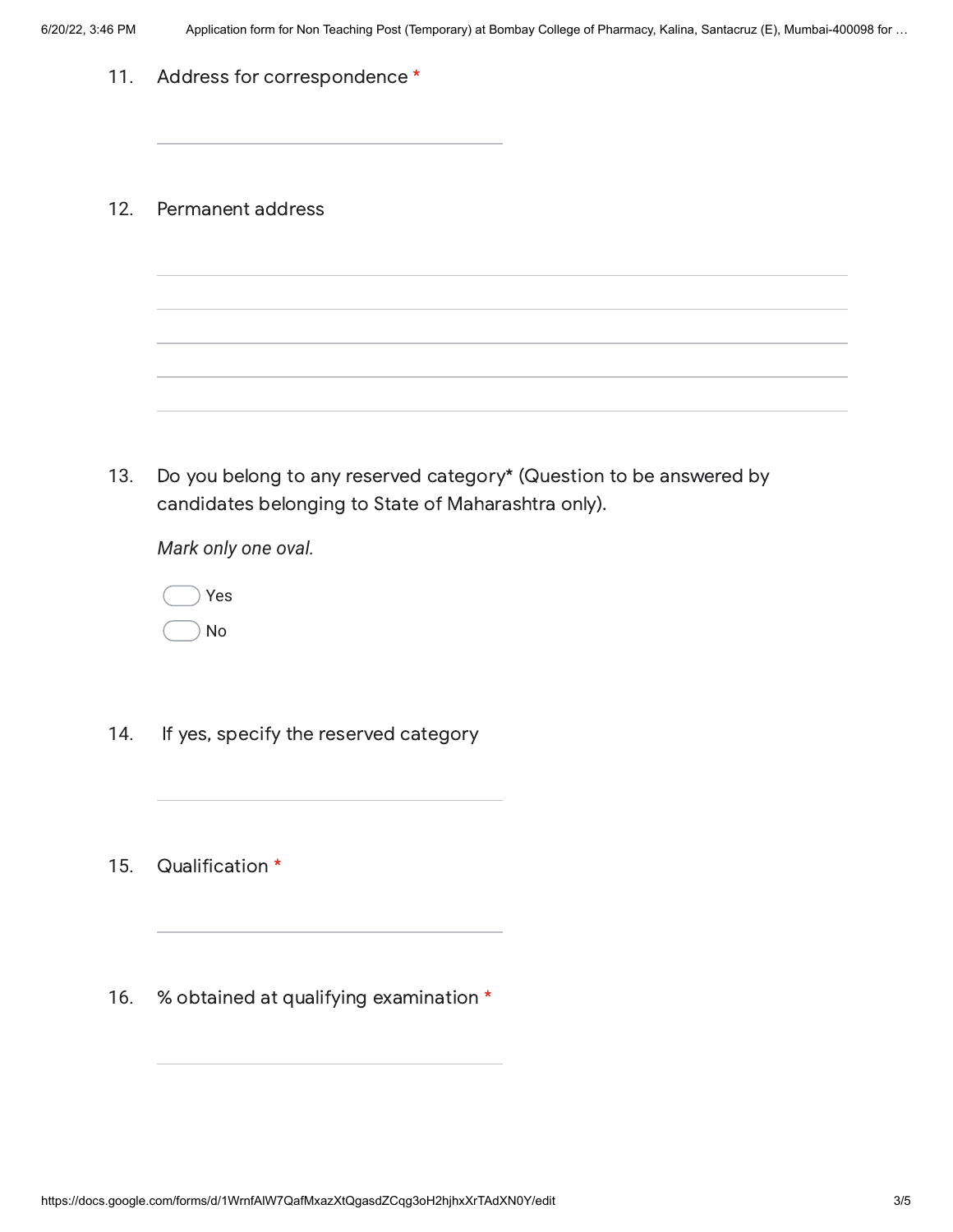- 17. Class obtained at the qualifying examination \*
- 18. Have you done any course in computers or passed MSCIT examination? \*

*Mark only one oval.*

Yes No

- 19. If so provides details of the course completion
- 20. Are you currently employed? \*

*Mark only one oval.*

Yes

No

- 21. If Yes, mention Current Designation (If not employed mention as NA)
- 22. Name of the Organization/Institution/Industry if currently employed. (If not employed mention as NA)
- 23. Experience in years (as on 30th June 2022) \*